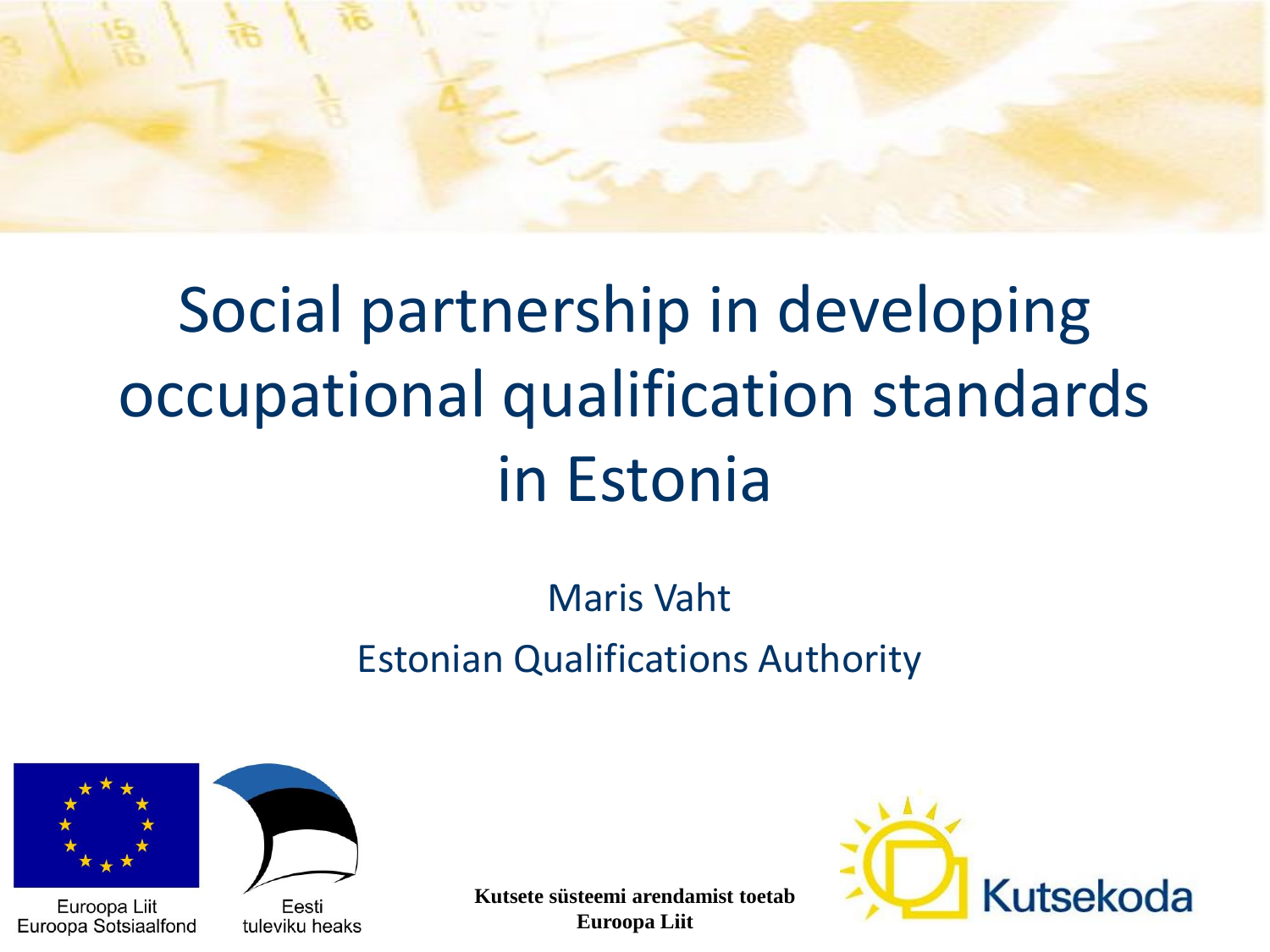### **Estonian Qualifications Authority (1)**

- *Kutsekoda* **is a support structure for the national occupational qualifications system**
- **Occupational qualification** means a qualification associated with a trade, occupation or profession resulting from work based learning
- **Established in 2001** based on Occupational Qualifications Act
- **Foundation** in private law (established by five institutions representing the Government, employers and employees)





Euroopa Liit Euroopa Sotsiaalfond

Eesti tuleviku heaks

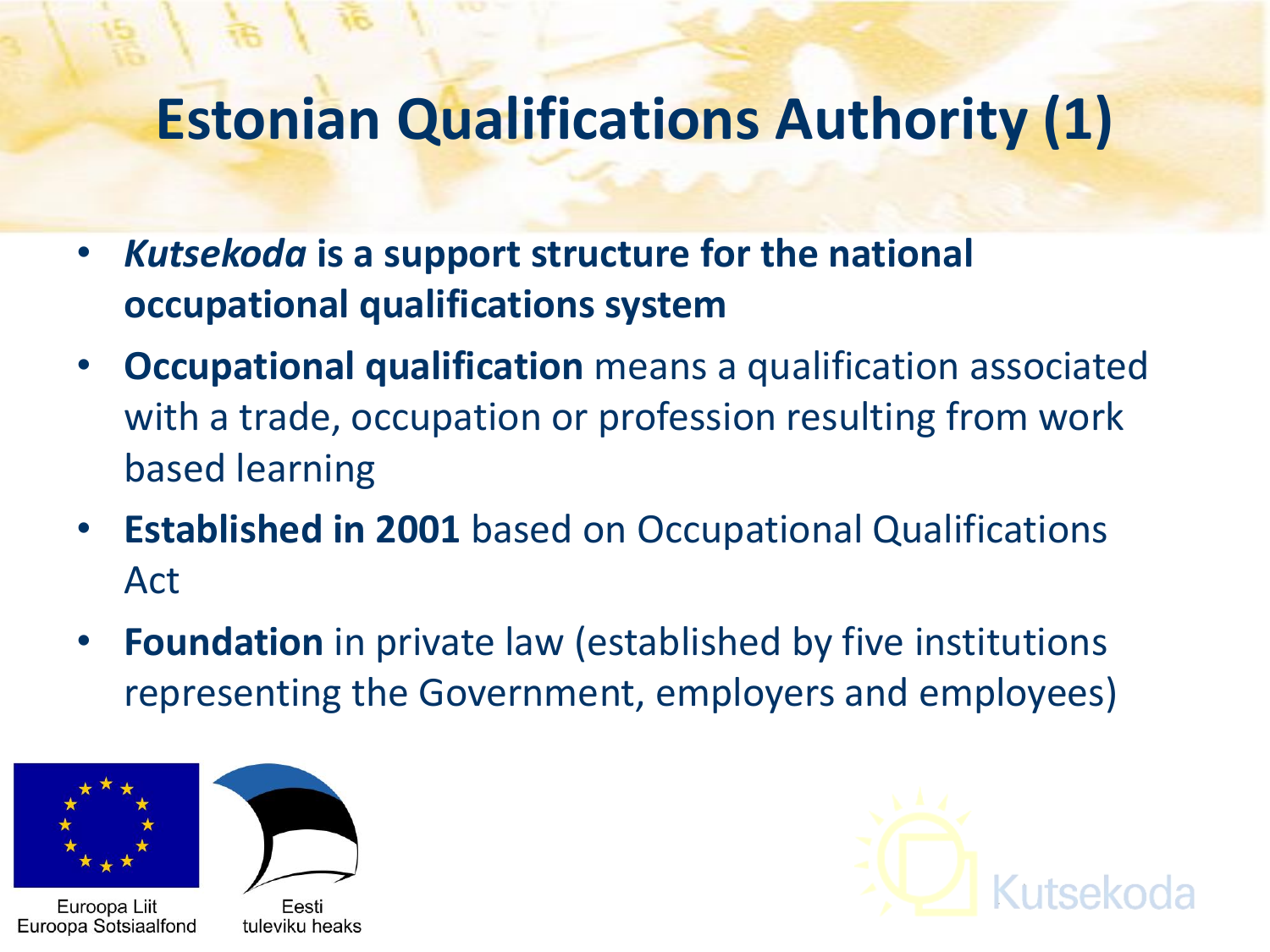# **Estonian Qualifications Authority (2)**

#### Founders:

- Estonian Chamber of Commerce and Industry
- Estonian Confederation of Employers and Industry
- Estonian Employees' Unions' Confederation
- Confederation of Estonian Trade Unions
- **Ministry of Social Affairs**

Subordinated to the Ministry of Education and Research



Euroopa Liit Euroopa Sotsiaalfond



Eesti tuleviku heaks

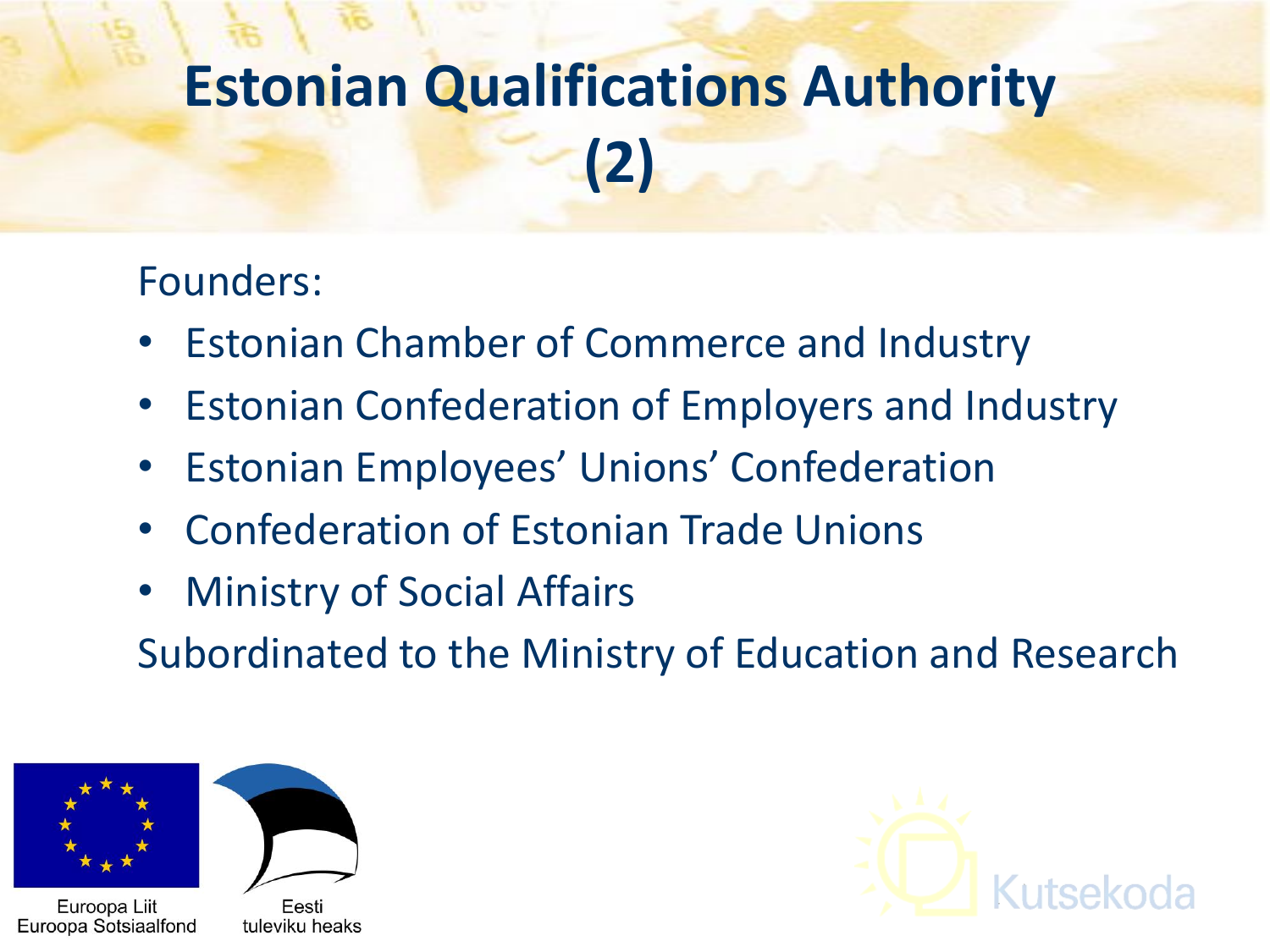## **Estonian Qualifications Authority (3)**

- *Kutsekoda* is:
	- organising and coordinating the activities of SSCs and working groups (developing occupational qualification standards)
	- providing counselling and assistance for awarding bodies
	- keeping the [register of occupational qualifications](http://www.kutsekoda.ee/en/kutseregister)
- NCP for the EQF implementation
- *Europass* centre
- EPALE centre





Euroopa Liit Euroopa Sotsiaalfond

Eesti tuleviku heaks

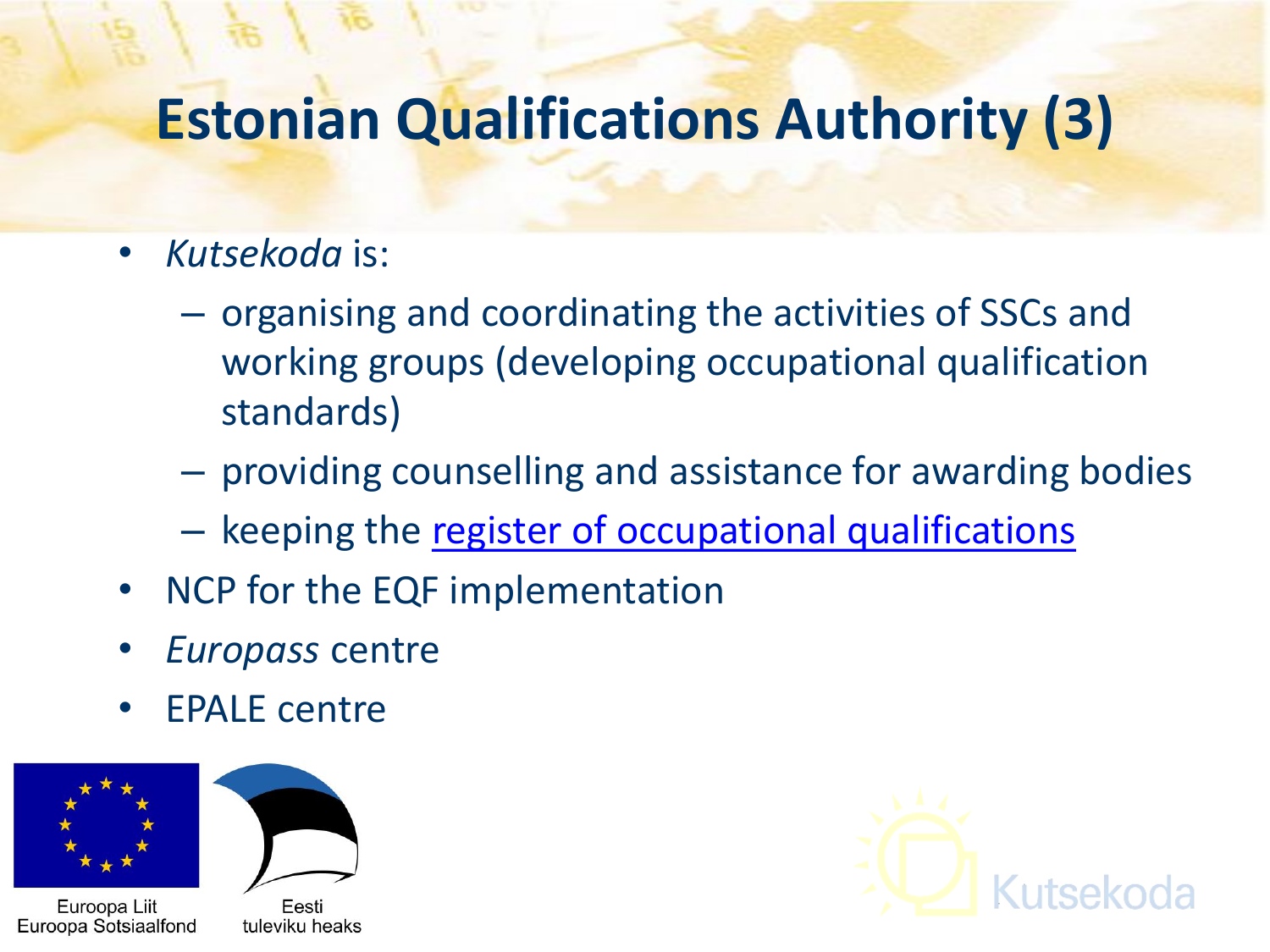#### **Occupational qualifications system**

Main processes are:

- Development of occupational standards
- Awarding of occupational qualifications



Euroopa Liit Euroopa Sotsiaalfond



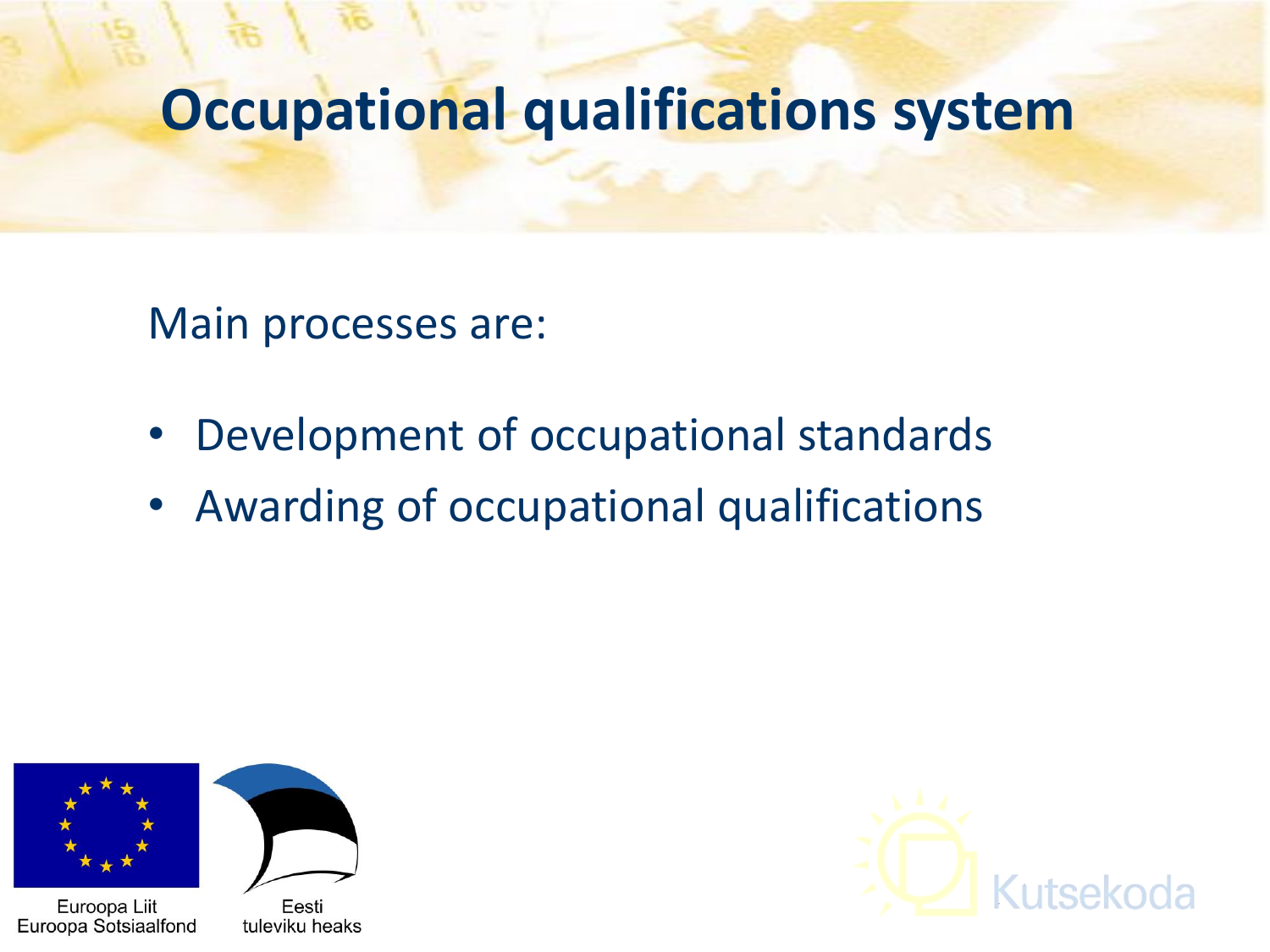# **Institutions involved in quality and qualifications system**

- **Ministry of Education and Research** [http://hm.ee/en:](http://hm.ee/en)
	- Strategic management of the system
	- Keeping the register of formal education qualifications
	- Licensing of education end training providers
- **Estonian Qualifications Authority** (*Kutsekoda*) <http://kutsekoda.ee/en/kutsekoda>
- **Estonian Quality Agency for Higher and Vocational Education**  (EKKA) <http://ekka.archimedes.ee/en/>
- **Foundation** *Innove* <http://www.innove.ee/en>



Euroopa Liit Euroopa Sotsiaalfond



Eesti tuleviku heaks

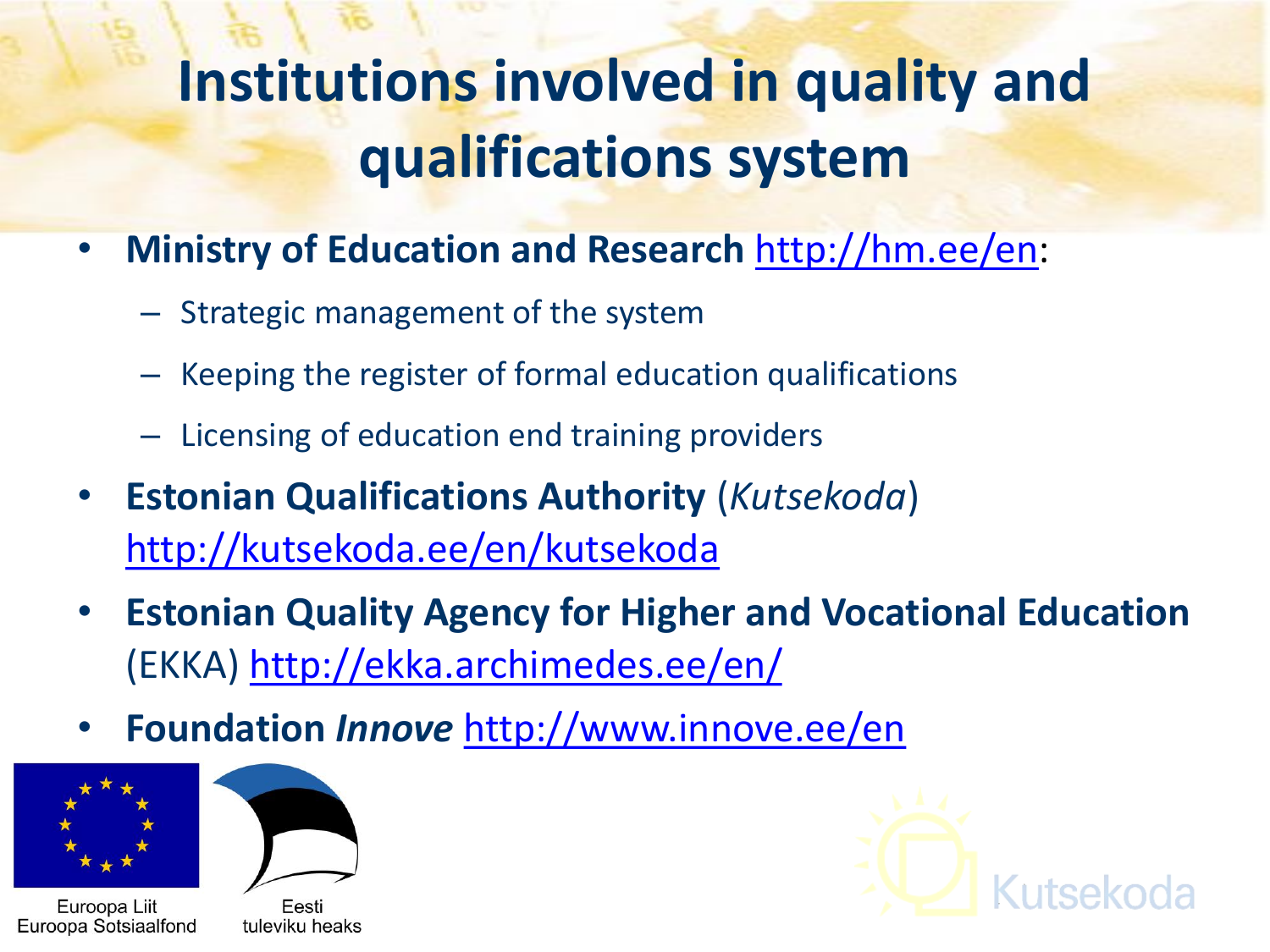#### **Periodes of Development (1)**

- 1991 Estonia regained independence; Soviet type qualifications system was abolished
- 1991-1997 deep restructuring of all aspects of social life (economy, education, ...); development of general legal framework
- 1997 employers' organisations initiated the development of occupational (vocational, professional) qualifications system



Euroopa Liit Euroopa Sotsiaalfond



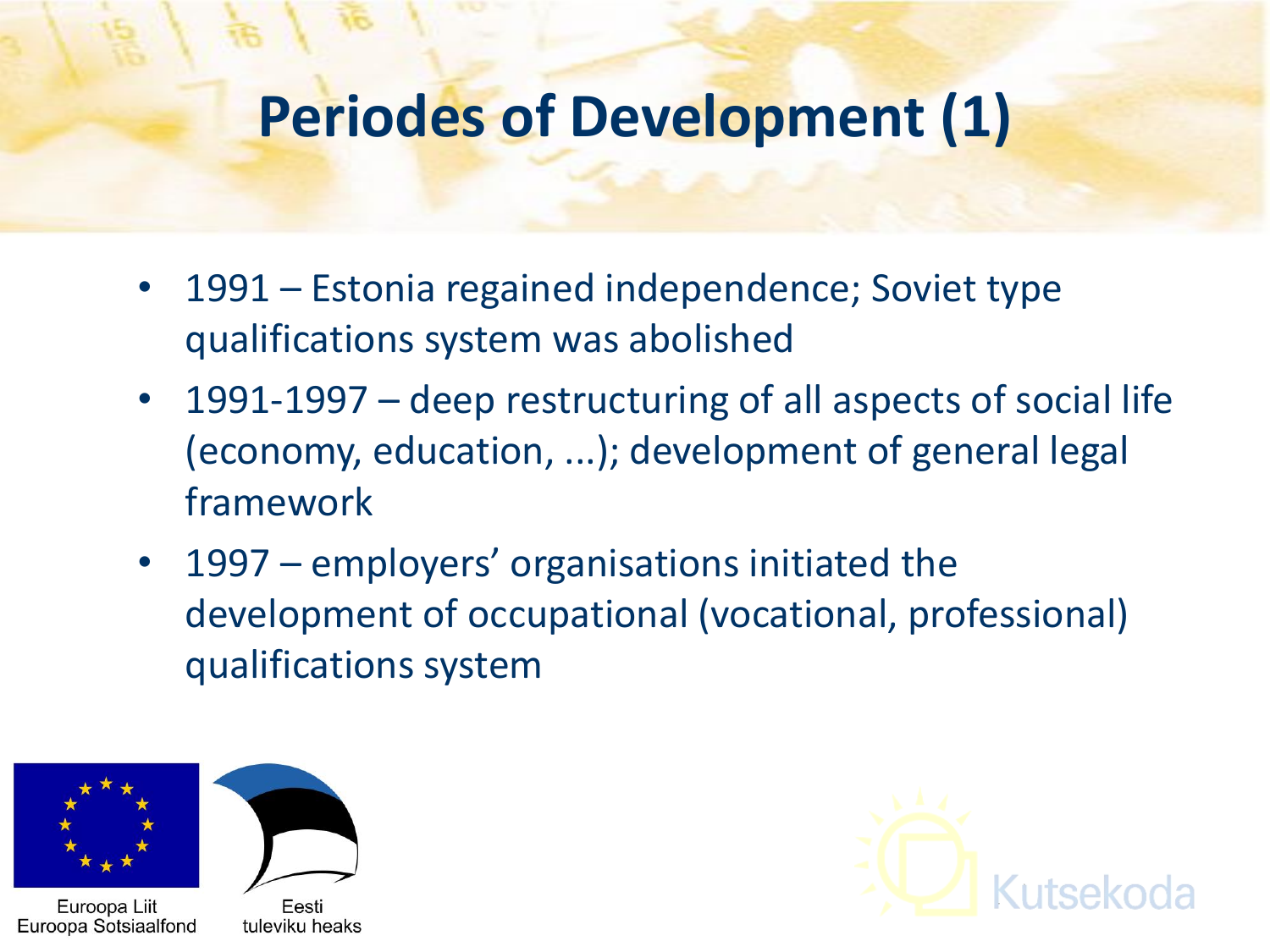#### **Periodes of Development (2)**

- 2001 Parliament adopted the Occupational Qualifications Act; 5-levels occupational qualifications framework, institutional structure
- 2001 Estonian Qualifications Authority (*Kutsekoda*) was established as support structure for the occupational qualifications system
- 2004 Estonia joined the European Union and NATO
- 1998-2008 bottom-up development process of the occupational qualifications system



Euroopa Liit Euroopa Sotsiaalfond



tuleviku heaks

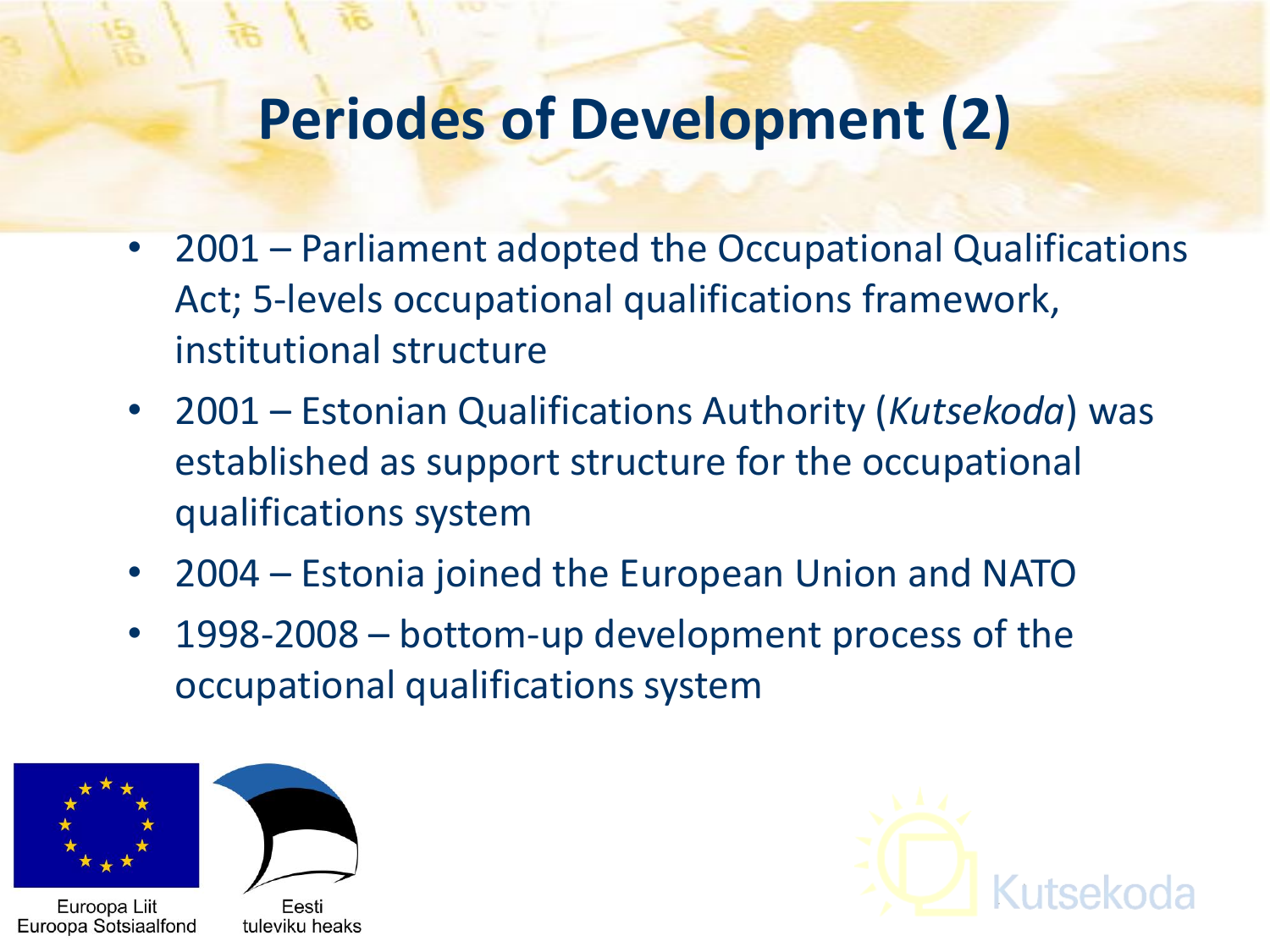#### **Periodes of Development (3)**

- 2007 Aim: Develop sustainable, flexible, internationally compatible **competence based qualifications system**  meeting the needs of lifelong learning persons, knowledge based society and economy
- 2008 Parliament adopted new Occupational Qualifications Act; 8-levels qualifications framework compatible with European Qualifications Framework for Lifelong Learning (EQF), competence (learning outcomes) based approach
- 2009 *Kutsekoda* appointed as National Coordination Point (NCP) for EQF implementation



Euroopa Liit Euroopa Sotsiaalfond



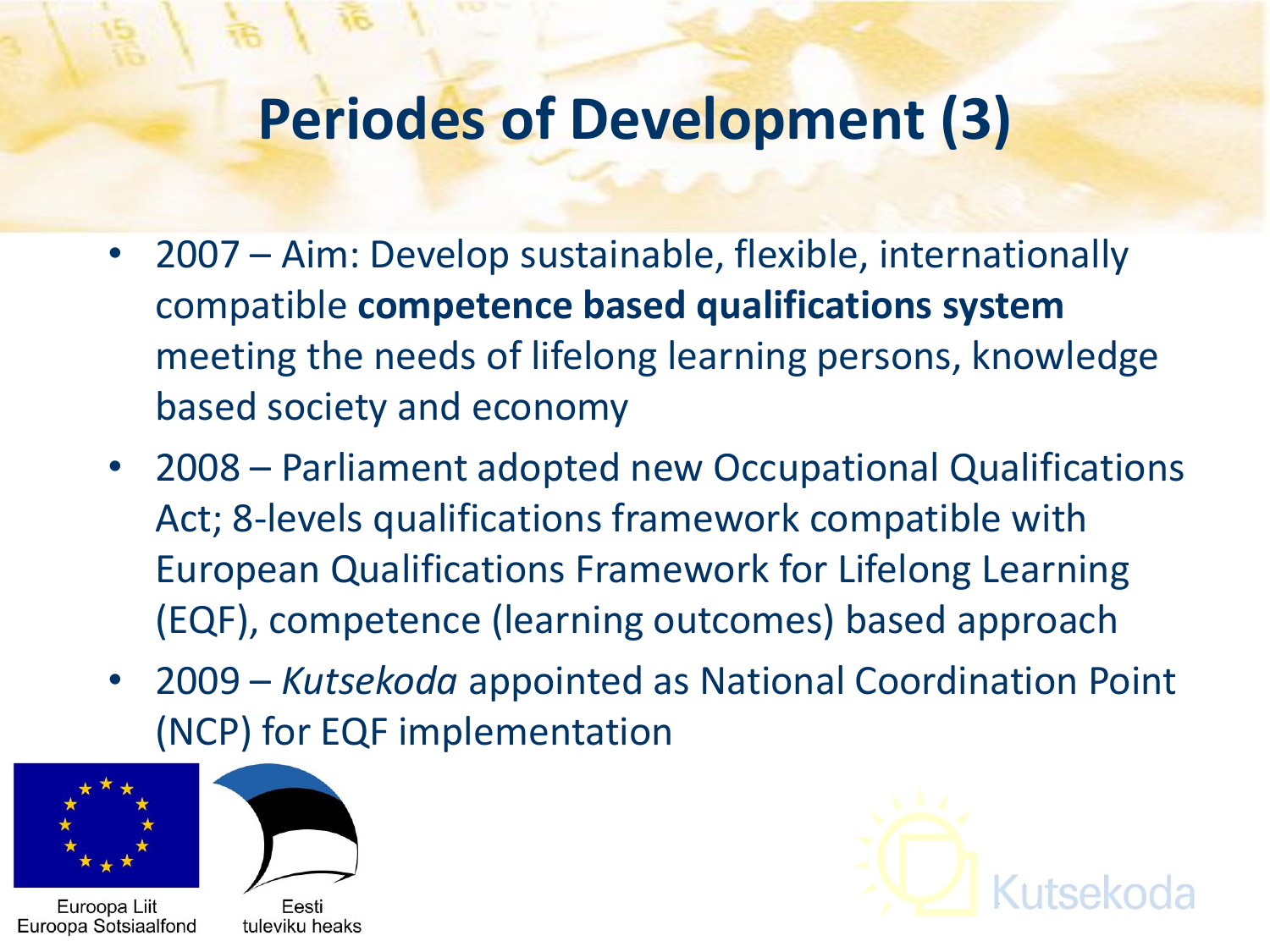#### **Periodes of Development (4)**

- 2009-2011 referencing Estonian National Qualifications Framework (EstQF) to EQF
- 2009-.... development of competence based occupational qualification standards (about 600)
- 2014 preparation of new development programme OSKA (extension of the occupational qualifications system for skills anticipation)
- 2015 launching of OSKA Programme (OSKA analyses the needs for labour and skills necessary for Estonia's economic development over the next 10 years)





Euroopa Liit Euroopa Sotsiaalfond

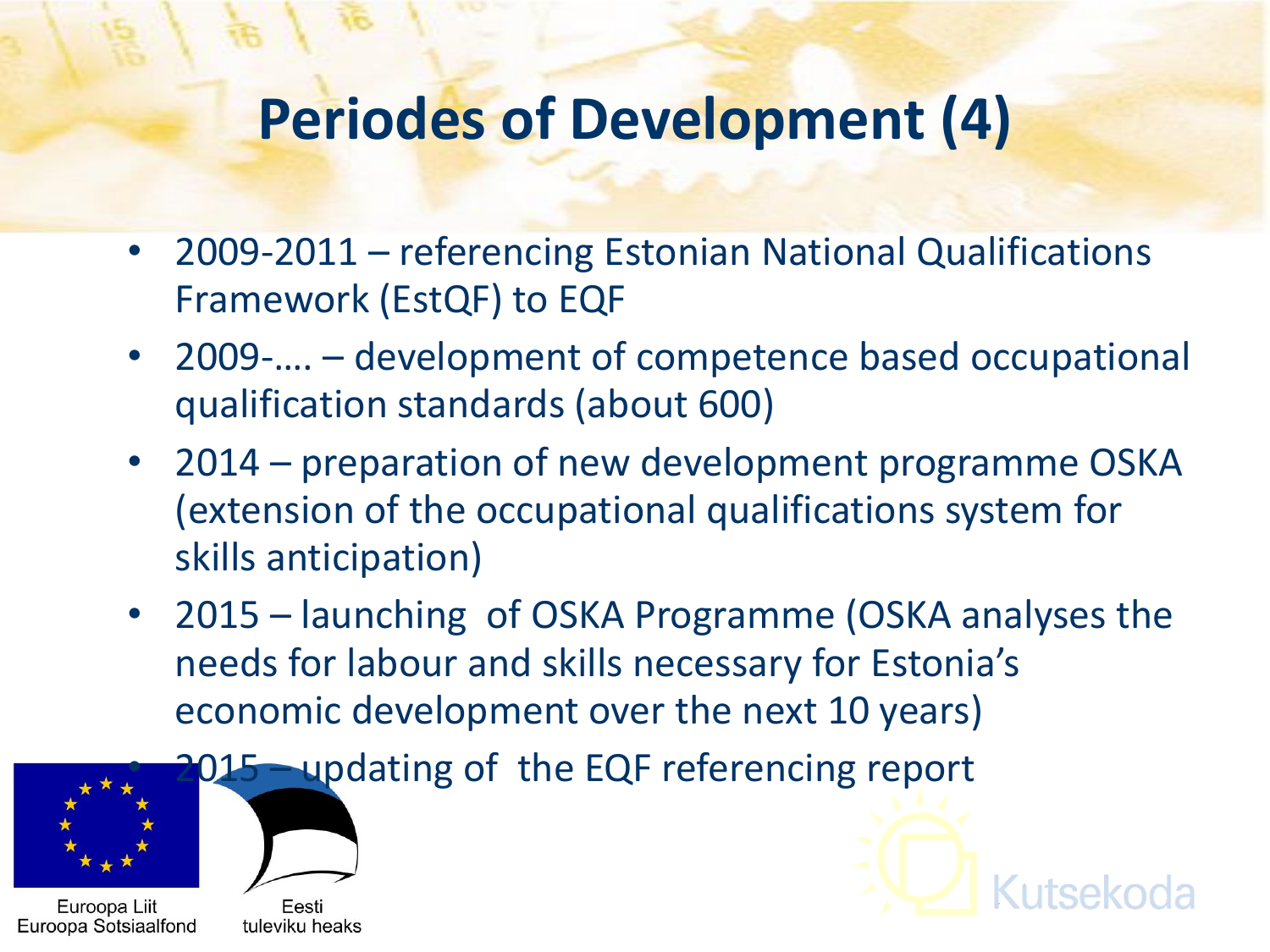#### **Guiding Principles**

- **Social partnership** of the labour market stakeholders (Government, employers' organisatsions, employees' organisatsions) is of crucial importance
- **National Qualifications Framework** (NQF) **is a backbone** of the national qualifications system (NQS)
- **Development** and implementation of the NQS **is a process**
- Developing and implementing the **NQF is a driver** of the process





Euroopa Liit Euroopa Sotsiaalfond

Eesti tuleviku heaks

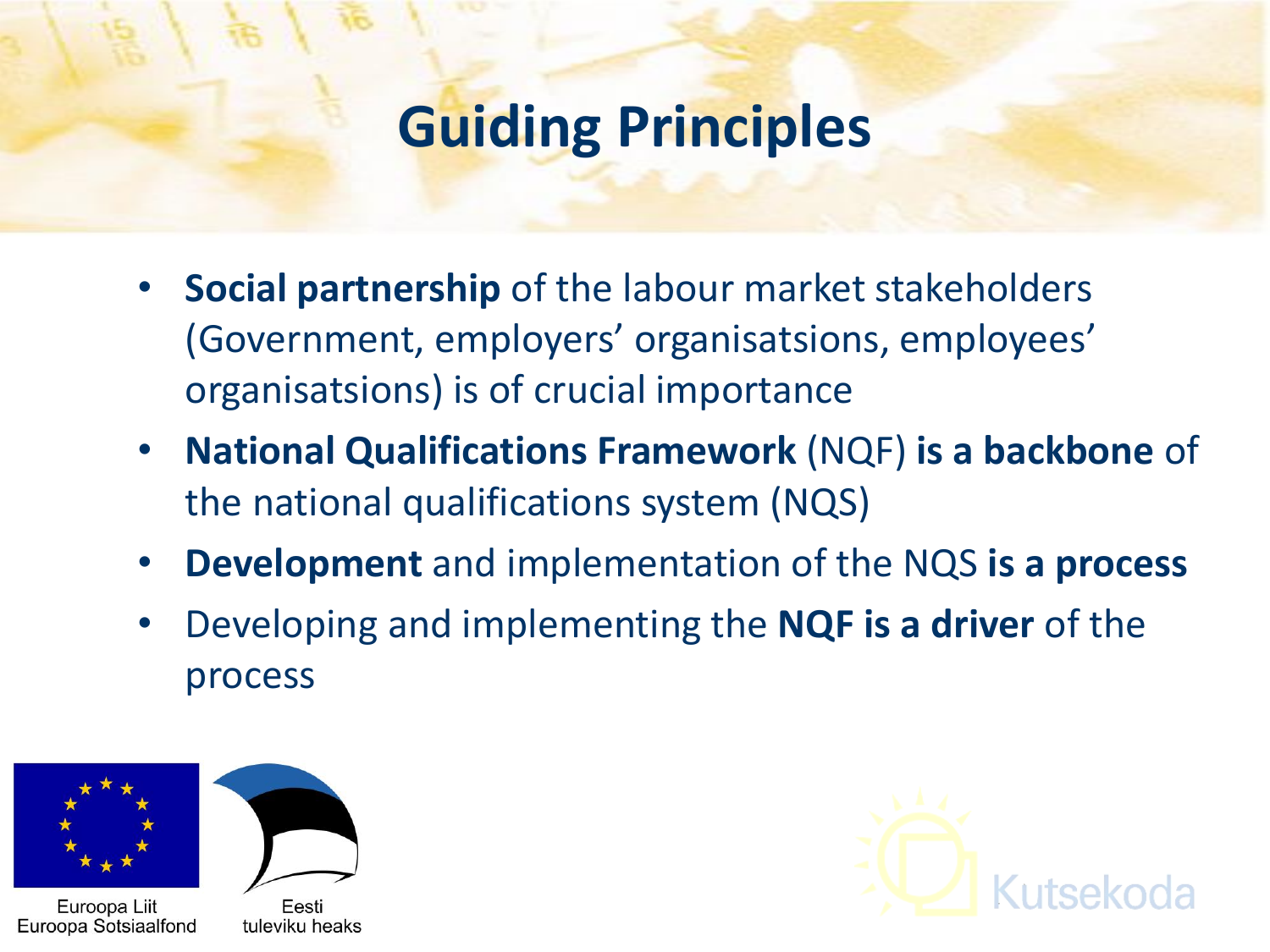## **Professional Councils (1)**

In Estonian occupational qualifications system the labour market is divided into 14 sectors (on the bases of statistical classification of economic fields in Estonia) and each sector is managed by a professional council.

- The titles and occupational areas of professional councils are determined by the Government
- Institutions represented in professional councils are nominated by the Ministry of Education (10-20 institutions)
- Persons representing these institutions are nominated by the EQA.
- Typically institutions represented in professional councils are:
	- employers organizations of the sector;
	- trade unions of the sector;
		- professional associations of the sector;



- ducation and training institutions;
- esponsible ministries.

Euroopa Liit Euroopa Sotsiaalfond

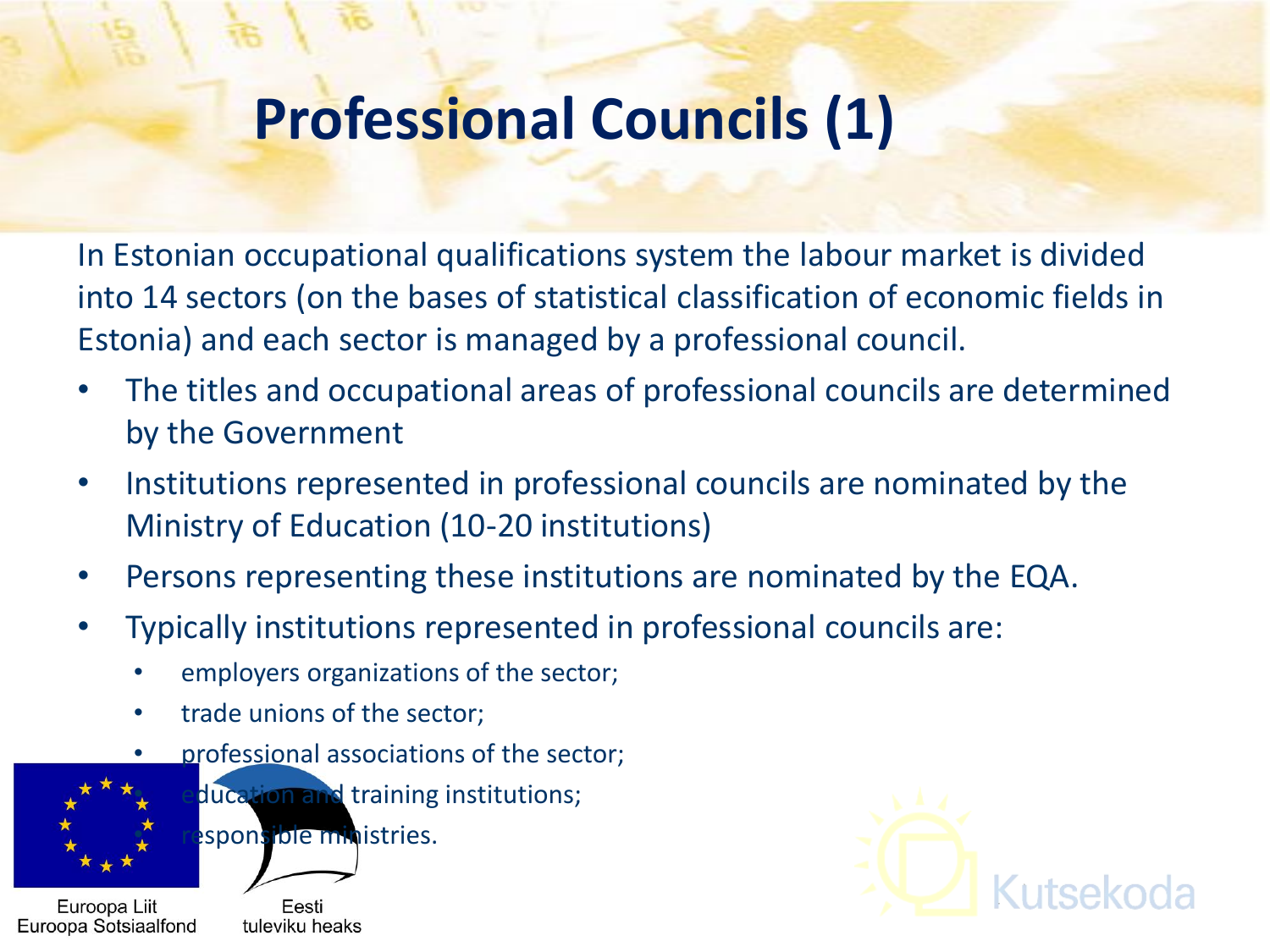## **Professional Councils (2)**

- 1. Business Services and other Business Activities
- 2. Architecture, Geomatics,
- Construction and Real Estate
- 3. Services
- 4. Forestry
- 5. Health Care
- 6. Social Work
- 7. Engineering, Manufacturing and Prossessing
- 8. Transport and Logistics 9. Energy, Mining and Chemical Industry 10. Food Industry and Agriculture 11. Information Technology and Telecommunication 12. Security Services 13. Culture 14. Education

#### **The board of chairmen of professional councils coordinates**





Euroopa Liit Euroopa Sotsiaalfond

Eesti tuleviku heaks

**cooperation** 

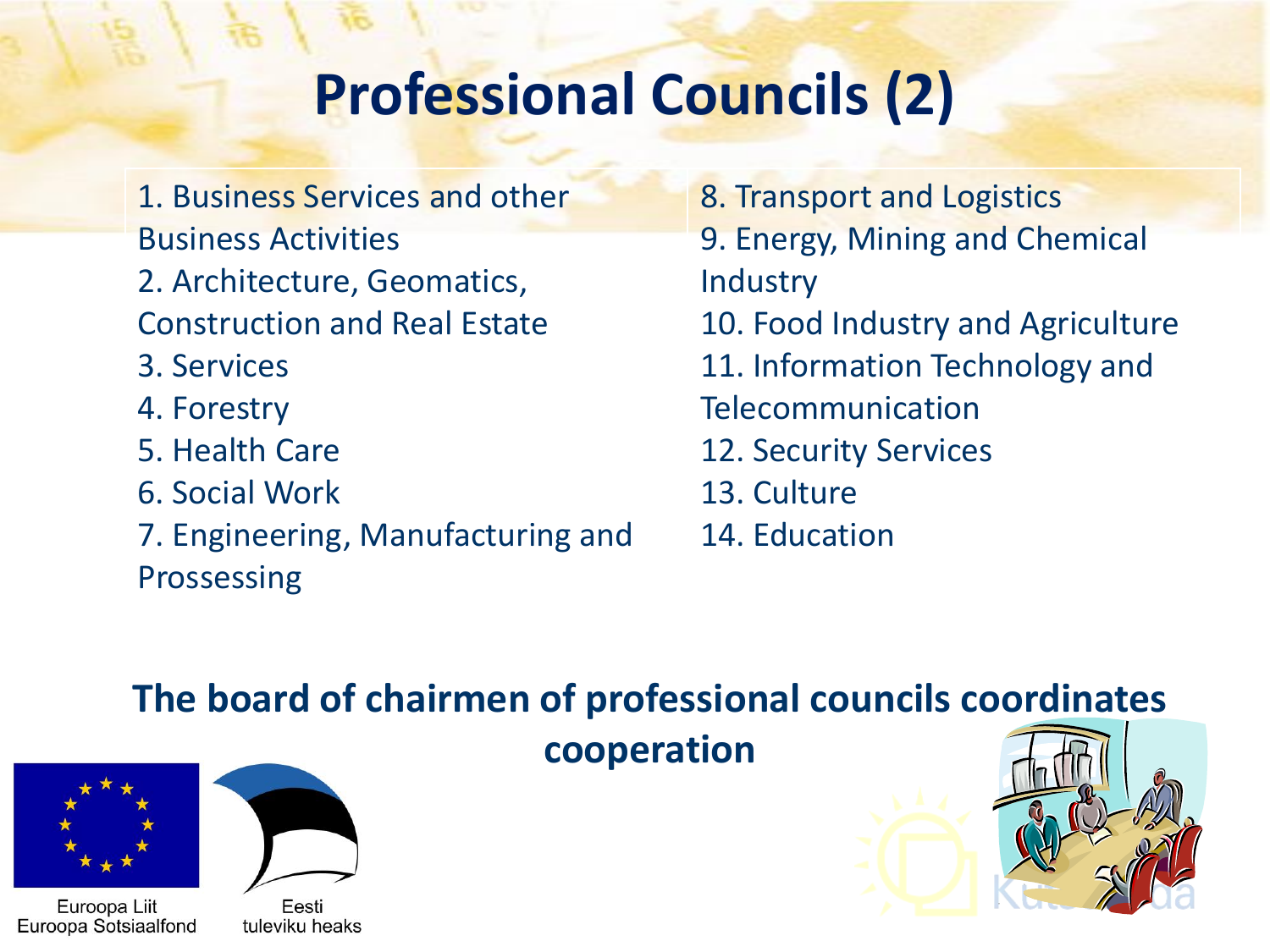#### **Awarding of occupational qualifications**

**... is the assessment of conformity of the competence of a person applying for an occupational qualification with the requirements specified in the occupational standard.**

#### **Principles**

- **competence based approach**: bases for assessment of occupational qualification are real skills and knowledge
- is voluntary, unless otherwise prescribed by law
- assessment is separated and independent from teaching
- takes place on the basis of person's application
- assessment is for a fee





Euroopa Liit Euroopa Sotsiaalfond

Eesti tuleviku heaks

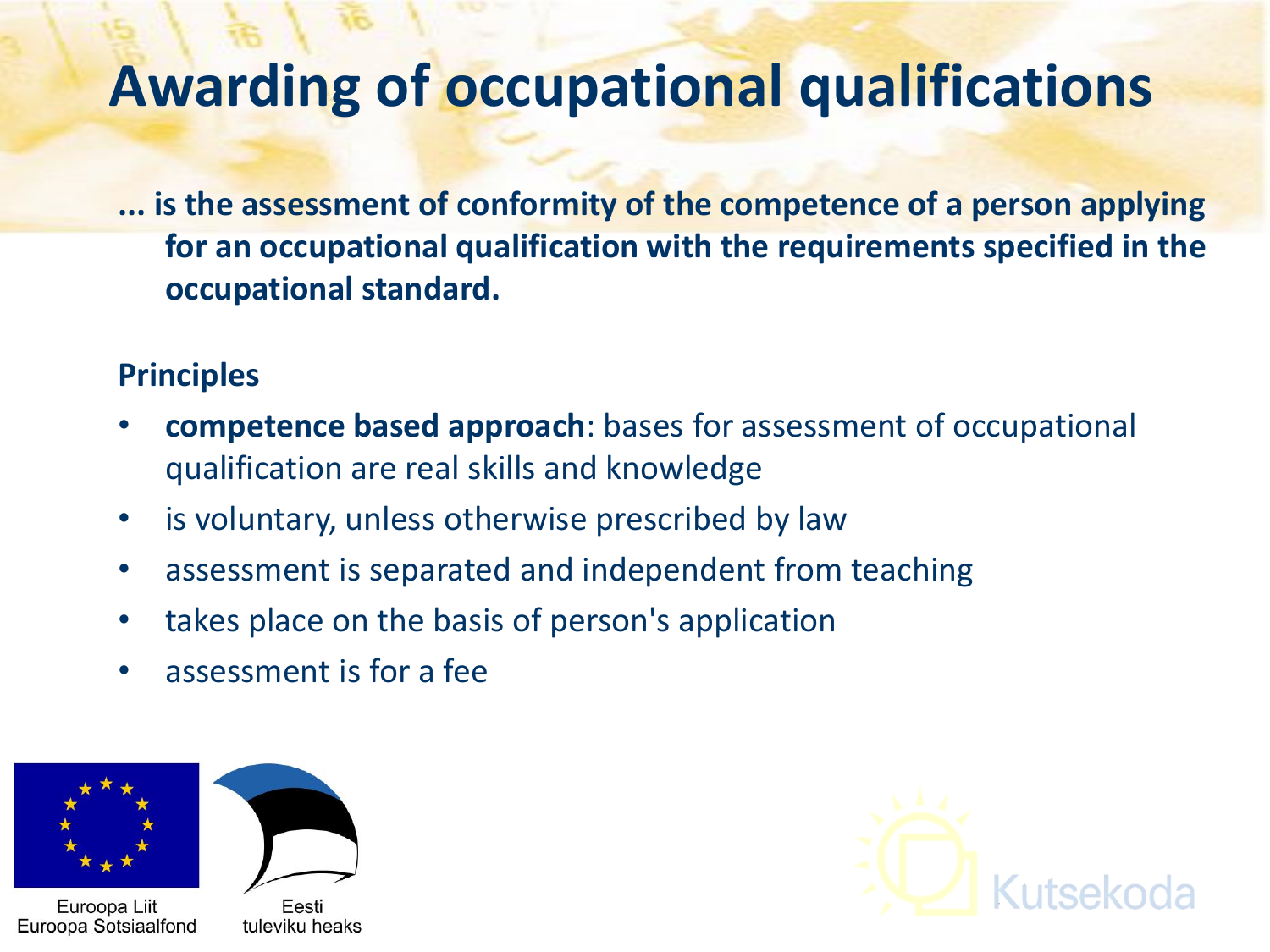## **Awarding Bodies (1)**

- Awarding body is a legal entity nominated by professional council as a result of public competition
- Awarding body establishes Occupational Qualifications Committee(s) (OQC) for awarding one or several qualifications of the sector
- OQC has the right to establish suitable number of Assessement **Committees**
- Typically **institutions** represented at OQC are:
	- Employers organizations of the sector
	- Professional associations of the sector
	- Education and training institutions







tuleviku heaks

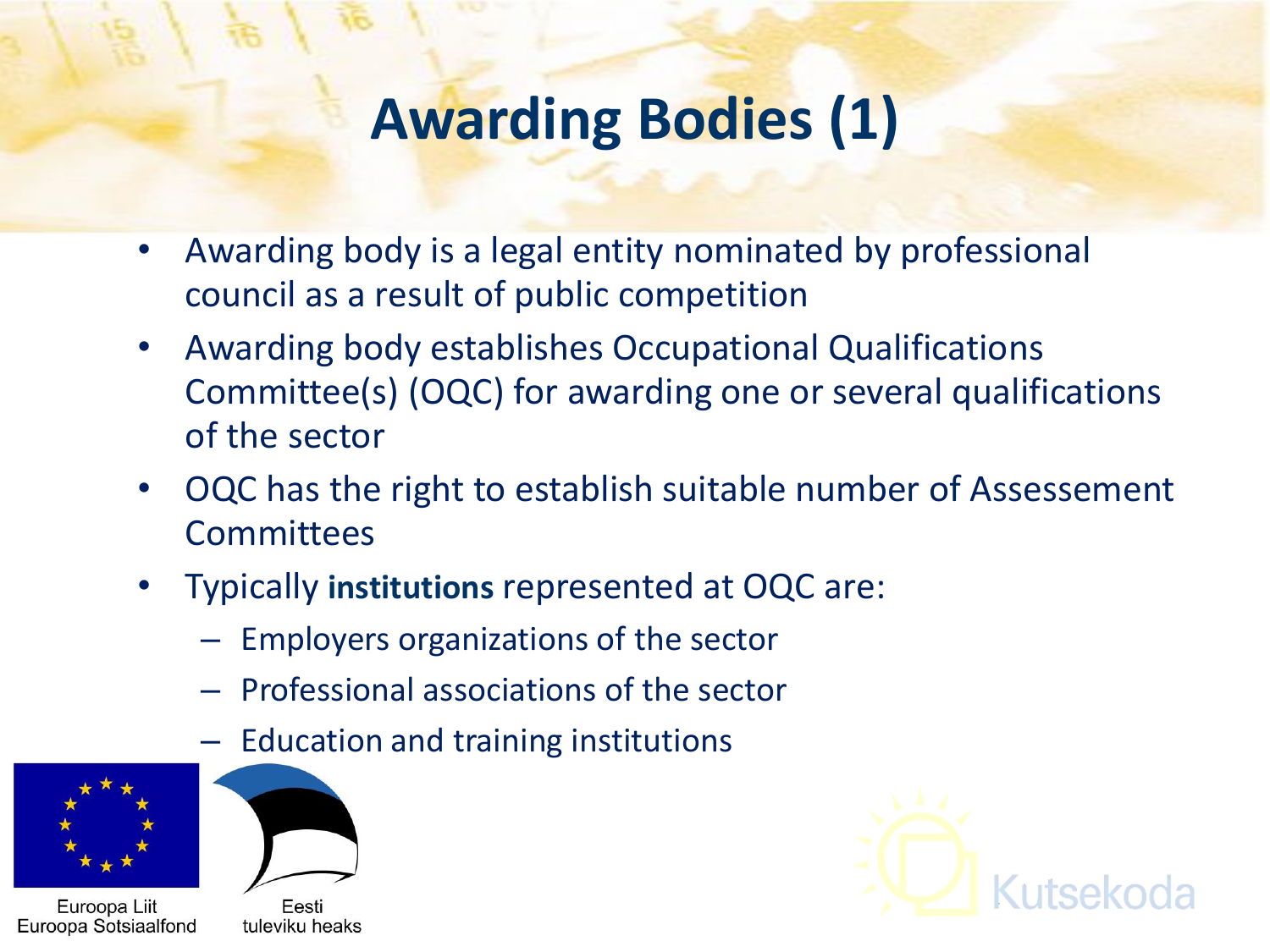#### **Awarding Bodies (2)**

#### • **Functions:**

- to develop and approve the procedure for the assessment and award of occupational qualifications
- to establish and approve the calculation of costs related to the issue of occupational qualification certificates
- to organize assessment
- to issue occupational qualification certificates



Euroopa Liit Euroopa Sotsiaalfond



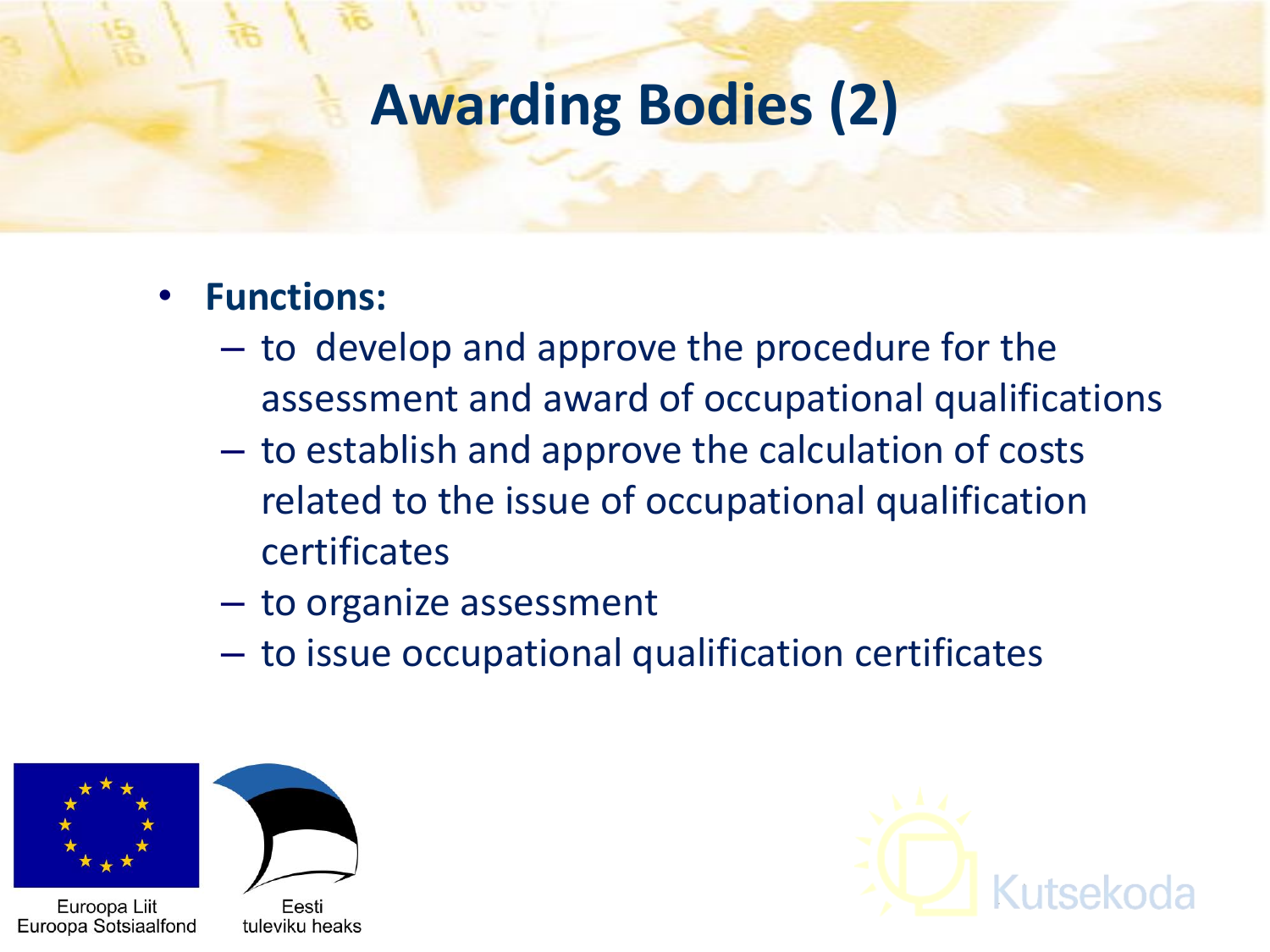# **Involvement of stakeholders/social partners**

- From the beginning
- In all levels/in different roles
- Supporting legislative background
- Giving the responsibility
- The same goal for all stakeholders







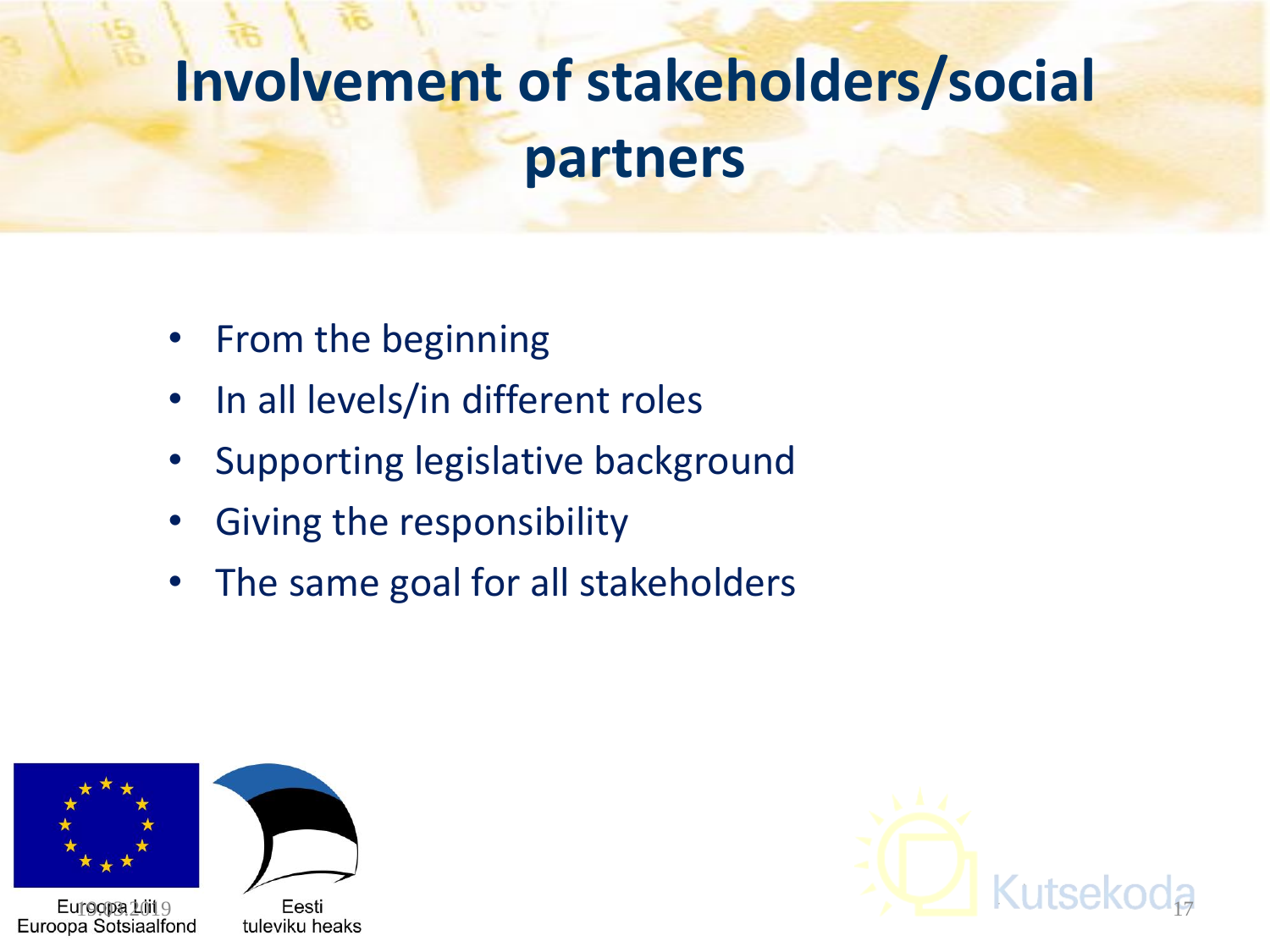#### **Lessons learnt**

- Involve stakeholders (government, employers, employees) in a balanced way
- Clearly define conceptual framework
- Standard is an agreement between stakeholders
- Concentrate attention to the quality of assessment and certification processes

• …



Euroopa Liit Euroopa Sotsiaalfond

Eesti tuleviku heaks